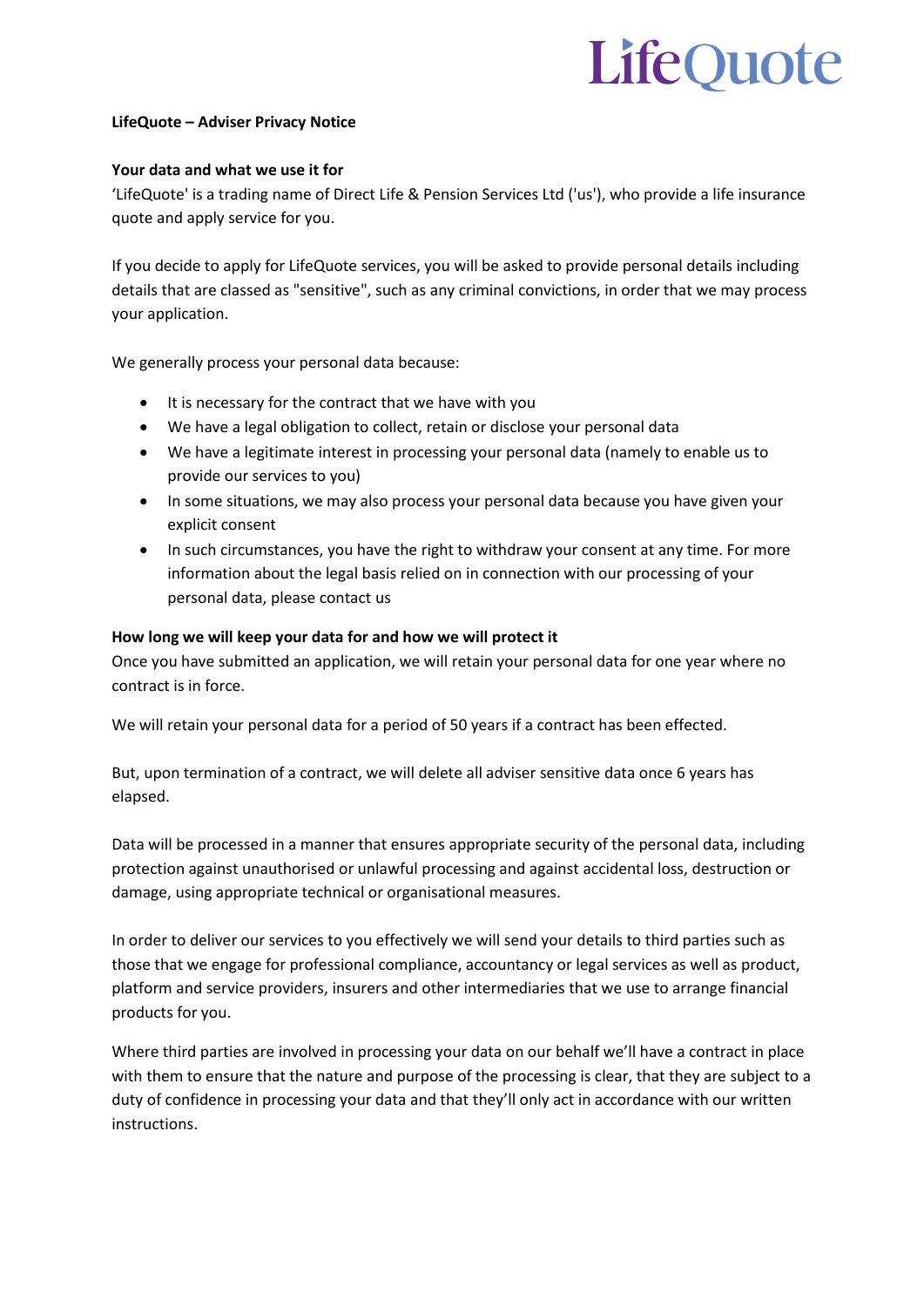Where required, we may also share your personal data with law enforcement agencies, courts, regulators and similar bodies; and advisers and other third parties in connection with a sale or reorganisation of our business.

Where it's necessary for your personal data to be forwarded to a third party we'll use appropriate security measures to protect your personal data in transit such as secure file transfer and encryption. To fulfil our obligations in respect of prevention of money-laundering and other financial crime we may send your details to third party agencies for identity verification purposes.

# **More information on the types of information that may be collected**

The type of information we may collect and process may include any of the below (where permitted by law):

- Personal details: Your name, age, gender, date of birth, marital status, nationality
- Information about the insurance policies you have submitted
- Contact Information: Your address, telephone numbers and email address
- Employment and experience information: Your employment history, job role
- Financial information: Details pertaining to your bank account, company finances, credit history and transaction history
- Details of your interactions on our website
- Information to conduct our business: Information relating to underwriting insurance products and managing and processing insurance claims, such as previous insurance records and claims histories, services relating to our businesses and your business dealings or relationship with us

## **More information on the purposes for which personal data is used**

We use your personal information to:

- Provide our services and manage products and services you have requested
- To review, process and manage claims
- To conduct data analysis, such as how you use our website, which helps us improve our services
- To help us prevent and detect fraud, money laundering, terrorism and other crimes
- To help develop new and improve existing services
- To operate and expand our business activities
- To carry out background checks, where lawful
- To perform administrative activities in connection with our services
- To exercise, defend and protect our legal rights or the rights of our clients or third parties
- To comply with legal obligations and to cooperate with regulatory bodies to which we are subject
- Research and develop new insurance products
- Audit our business

## **Your data rights and our obligations to you**

You may ask us for a copy of the information we hold about you. To request a copy of the information we hold, please contact us at the address below. This includes the transfer of information to another organisation if feasible.

If any information we hold is inaccurate, you may ask us to rectify any inaccuracy and we will inform any third parties to whom the data has been provided.